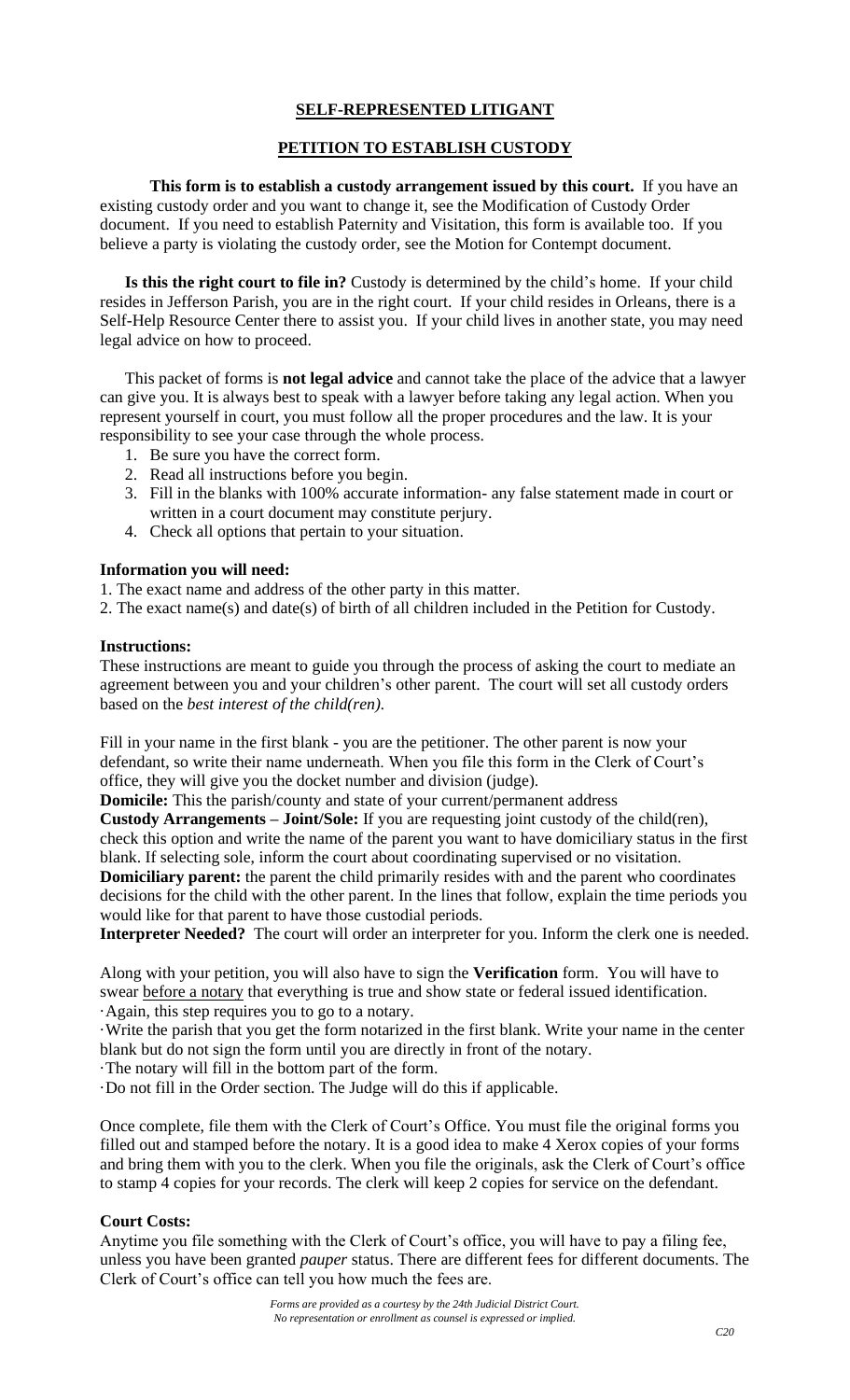If you cannot afford to pre-pay the costs, you may file an *In Forma Pauperis* document. IMPORTANT- Pauper status doesn't make filing free! It only permits you access without paying in advance. You or your defendant may have to pay court costs after the case is over.

#### **Coming to Court:**

First, since you are representing yourself, you have to confirm your defendant was served notice about the hearing. You will have to come to court for your hearing and explain to the hearing officer why your child custody order should be changed. Be sure to bring any evidence or witnesses that will help you prove your case. Remember, it is your responsibility to show the court why you should get a modification in child custody. It is very important to bring a copy of the custody judgment in place right now with you on your court date.

Make sure you are present on the day and time you were given by the court. Get to court early to allow time for traffic, parking, walking to the courthouse, and getting through security.

> **Hearing officer's request you do not bring small children to the hearing. Interpreters are available. Make sure the Clerk knows of this request.**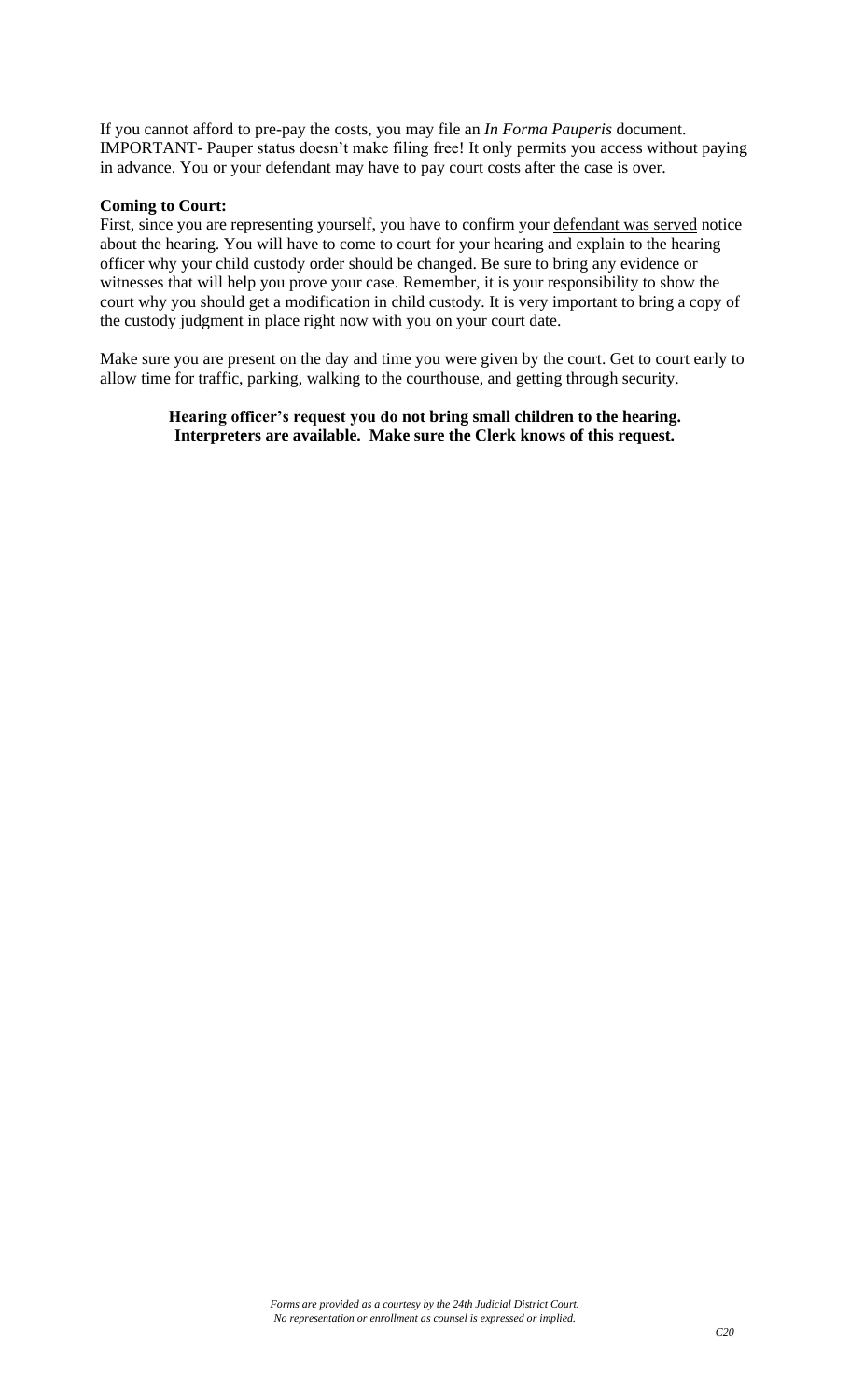# **24TH JUDICIAL DISTRICT COURT FOR THE PARISH OF JEFFERSON STATE OF LOUISIANA**

| NO.                                         |                                                                                           | DIVISION:               |  |  |
|---------------------------------------------|-------------------------------------------------------------------------------------------|-------------------------|--|--|
| <b>VERSUS</b>                               |                                                                                           |                         |  |  |
|                                             |                                                                                           |                         |  |  |
|                                             |                                                                                           |                         |  |  |
|                                             | <u>PETITION TO ESTABLISH CUSTODY</u>                                                      |                         |  |  |
|                                             |                                                                                           |                         |  |  |
|                                             |                                                                                           |                         |  |  |
|                                             | State of _________________________________(parish & state where you permanently reside)   |                         |  |  |
| who respectfully represents:                |                                                                                           |                         |  |  |
|                                             | 1.                                                                                        |                         |  |  |
|                                             |                                                                                           |                         |  |  |
|                                             | custodian), of full age of majority and domiciled in the Parish/County of                 |                         |  |  |
|                                             |                                                                                           | $State of$ $(parish \&$ |  |  |
| state where defendant permanently resides). |                                                                                           |                         |  |  |
|                                             | 2.                                                                                        |                         |  |  |
|                                             | The following minor child(ren) were born of or adopted by the parties:                    |                         |  |  |
| <b>CHILD'S NAME AND DATE OF BIRTH</b>       |                                                                                           |                         |  |  |
|                                             |                                                                                           |                         |  |  |
| <b>CHILD'S NAME AND DATE OF BIRTH</b>       |                                                                                           |                         |  |  |
|                                             |                                                                                           |                         |  |  |
| <b>CHILD'S NAME AND DATE OF BIRTH</b>       |                                                                                           |                         |  |  |
|                                             |                                                                                           |                         |  |  |
|                                             | 3.                                                                                        |                         |  |  |
|                                             | There is no court order in place for custody. Currently, the minor child(ren) reside with |                         |  |  |

\_\_\_\_\_\_\_\_\_\_\_\_\_\_\_\_\_\_\_\_\_\_\_\_\_\_\_\_\_\_.

*Forms are provided as a courtesy by the 24th Judicial District Court. No representation or enrollment as counsel is expressed or implied.*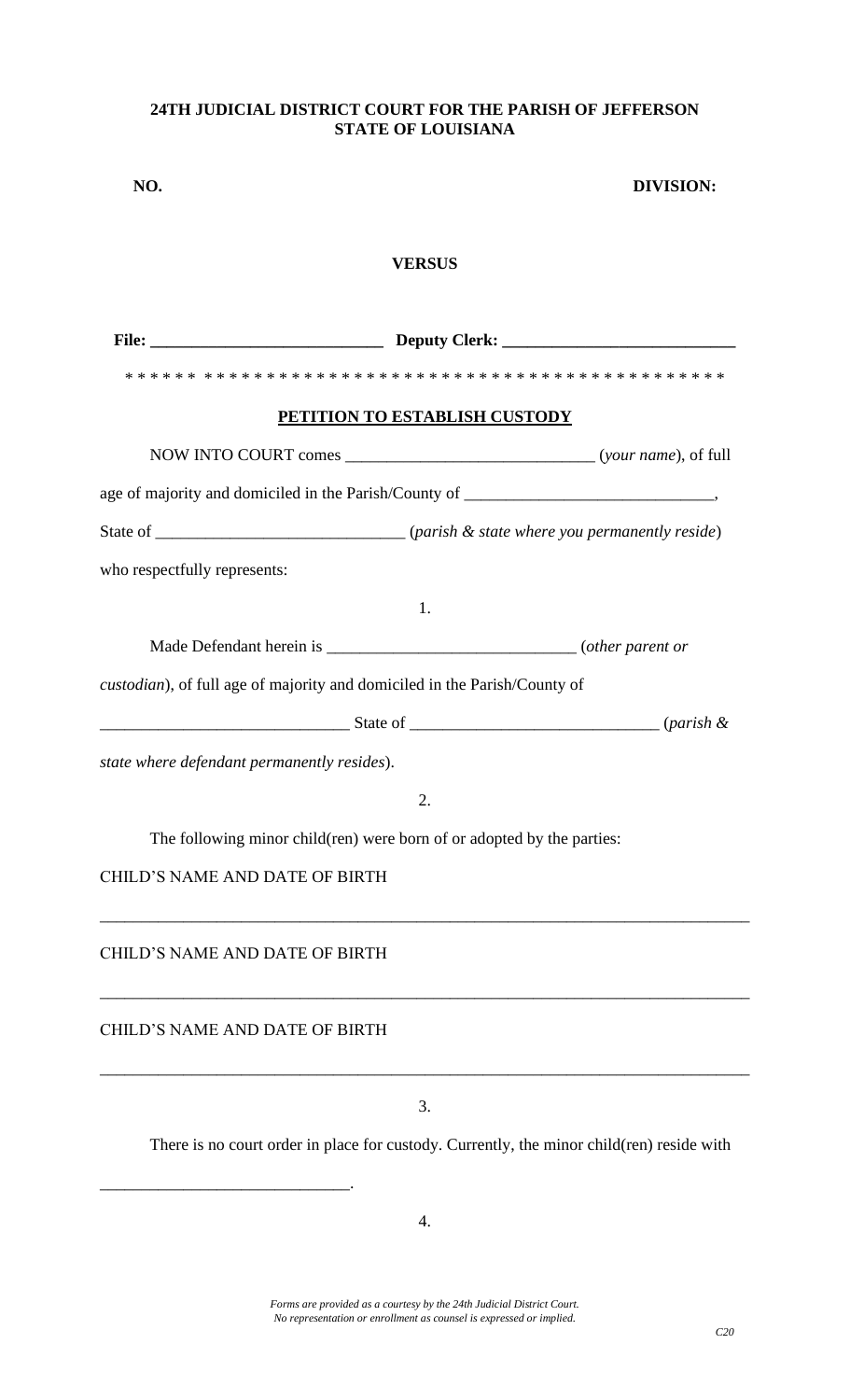| Petitioner believes it is in the best interest of the child(ren) that the custody order be set    |  |  |  |  |
|---------------------------------------------------------------------------------------------------|--|--|--|--|
| as follows: (please select one of the following)                                                  |  |  |  |  |
| (__) Parties be awarded joint custody, with _____________________________ designated as           |  |  |  |  |
|                                                                                                   |  |  |  |  |
| ( ) Parties be awarded joint custody, with _______________________________ designated as          |  |  |  |  |
| domiciliary parent, and with the parties sharing equal time with the minor child(ren) as follows: |  |  |  |  |
| ) Petitioner requests sole custody subject to one of the following by Defendant:                  |  |  |  |  |
| Please select one of the following                                                                |  |  |  |  |
| (__) Petitioner requests the Defendant be awarded reasonable visitation as follows:               |  |  |  |  |
| _) Petitioner requests the Defendant be awarded supervised visitation as follows:                 |  |  |  |  |
| ) Petitioner requests the Defendant not be awarded any visitation.<br>5.                          |  |  |  |  |
| Petitioner believes the custody arrangement they are requesting is in the best interest of        |  |  |  |  |
| the child(ren) for the following reasons:                                                         |  |  |  |  |
| PETITIONER FURTHER PRAYS that:                                                                    |  |  |  |  |
| (__) to be allowed to proceed <i>In Forma Pauperis</i> . (Separate form required.)                |  |  |  |  |
| be cast with the costs of these proceedings.                                                      |  |  |  |  |
| _) Defendant be cast with the costs of these proceedings.                                         |  |  |  |  |
| ) Parties share the costs of these proceedings in equal amounts.                                  |  |  |  |  |
| _) An INTERPRETER be present for said hearing. LANGUAGE: ________                                 |  |  |  |  |
| WHEREFORE Petitioner prays that after all legal delays and due proceedings, this Court            |  |  |  |  |
| issue a Judgment establishing a custody arrangement between the parties for their minor           |  |  |  |  |

child(ren), and for all general and equitable relief.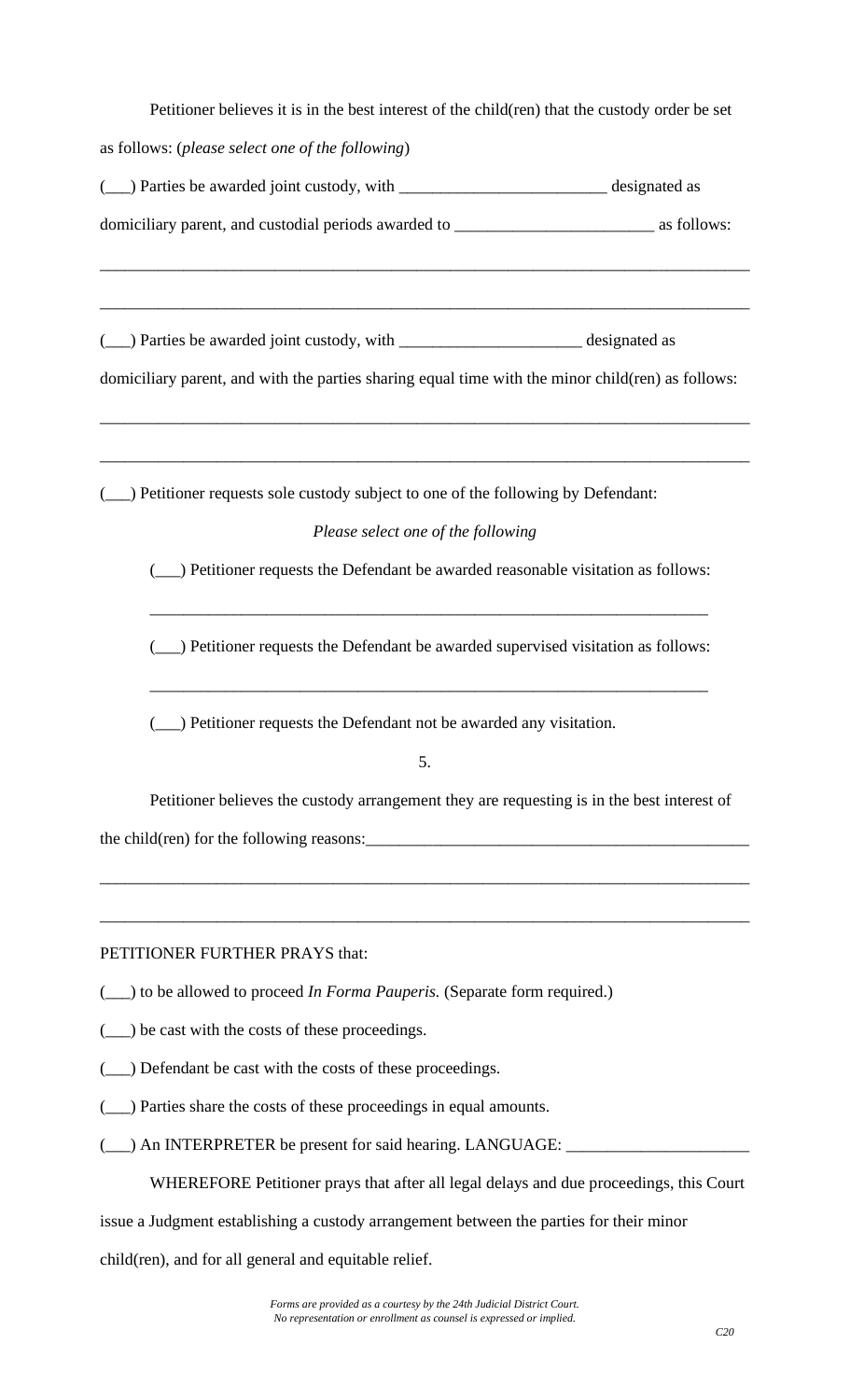PETITIONER FURTHER PRAYS that a rule nisi issue herein ordering the Defendant to appear and show cause on a date and time fixed by this Court why a custody judgment should not be rendered herein between the parties for their minor child(ren).

Respectfully submitted,

SIGNATURE

PRINTED FULL NAME

\_\_\_\_\_\_\_\_\_\_\_\_\_\_\_\_\_\_\_\_\_\_\_\_\_\_\_\_\_\_\_\_\_

\_\_\_\_\_\_\_\_\_\_\_\_\_\_\_\_\_\_\_\_\_\_\_\_\_\_\_\_\_\_\_\_\_

\_\_\_\_\_\_\_\_\_\_\_\_\_\_\_\_\_\_\_\_\_\_\_\_\_\_\_\_\_\_\_\_\_

\_\_\_\_\_\_\_\_\_\_\_\_\_\_\_\_\_\_\_\_\_\_\_\_\_\_\_\_\_\_\_\_\_

\_\_\_\_\_\_\_\_\_\_\_\_\_\_\_\_\_\_\_\_\_\_\_\_\_\_\_\_\_\_\_\_\_

STREET ADDRESS

CITY/STATE/ZIP CODE

TELEPHONE NUMBER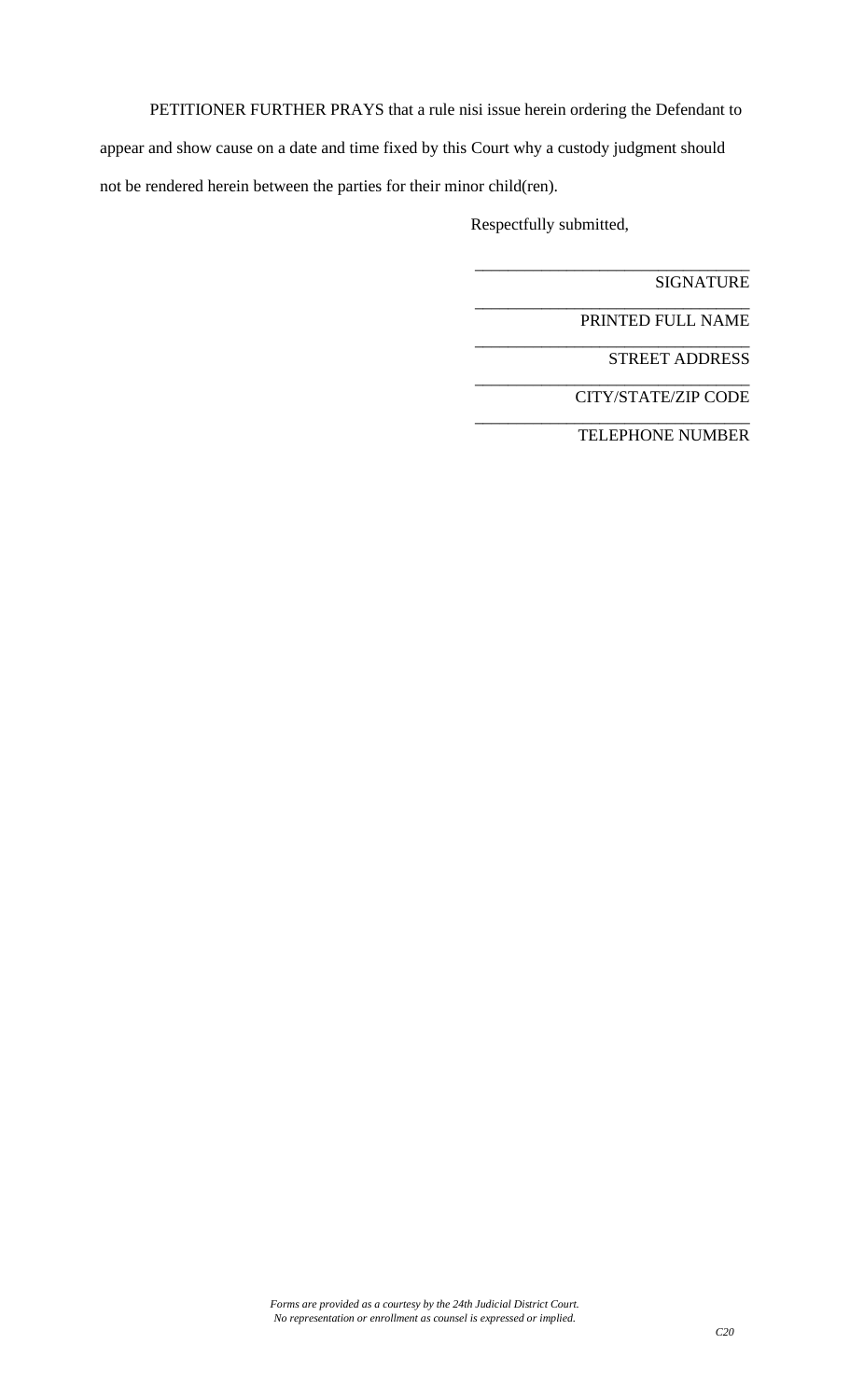### **24TH JUDICIAL DISTRICT COURT FOR THE PARISH OF JEFFERSON STATE OF LOUISIANA**

| NO.          | <b>DIVISION:</b>    |
|--------------|---------------------|
|              | <b>VERSUS</b>       |
| <b>File:</b> |                     |
|              | <b>VERIFICATION</b> |

STATE OF LOUISIANA

PARISH OF \_\_\_\_\_\_\_\_\_\_\_\_\_\_\_\_\_\_\_\_\_\_\_\_\_\_\_\_\_\_\_\_\_\_\_

BEFORE ME, the undersigned Notary Public, duly commissioned and qualified in this state and parish, personally appeared:

# PETITIONER'S NAME

\_\_\_\_\_\_\_\_\_\_\_\_\_\_\_\_\_\_\_\_\_\_\_\_\_\_\_\_\_\_\_\_\_\_\_

who after being duly sworn, did depose and state that he/she is the Petitioner in the above and foregoing numbered and entitled cause, that he/she has read the same, and that all of the allegations contained therein are true and correct to the best of his/her knowledge, information, and belief. Furthermore, that there are no existing prior custody decrees involving the mentioned child(ren) in this state or any other state.

PETITIONER SIGNATURE

\_\_\_\_\_\_\_\_\_\_\_\_\_\_\_\_\_\_\_\_\_\_\_\_\_\_\_\_\_\_\_\_\_\_\_

SWORN TO AND SUBSCRIBED before me this \_\_\_\_\_\_\_ day of \_\_\_\_\_\_\_\_\_\_\_\_\_\_\_\_\_,

20\_\_\_\_\_\_, at \_\_\_\_\_\_\_\_\_\_\_\_\_\_\_\_\_\_\_\_\_, Louisiana.

#### \_\_\_\_\_\_\_\_\_\_\_\_\_\_\_\_\_\_\_\_\_\_\_\_\_\_\_\_\_\_\_\_\_ NOTARY